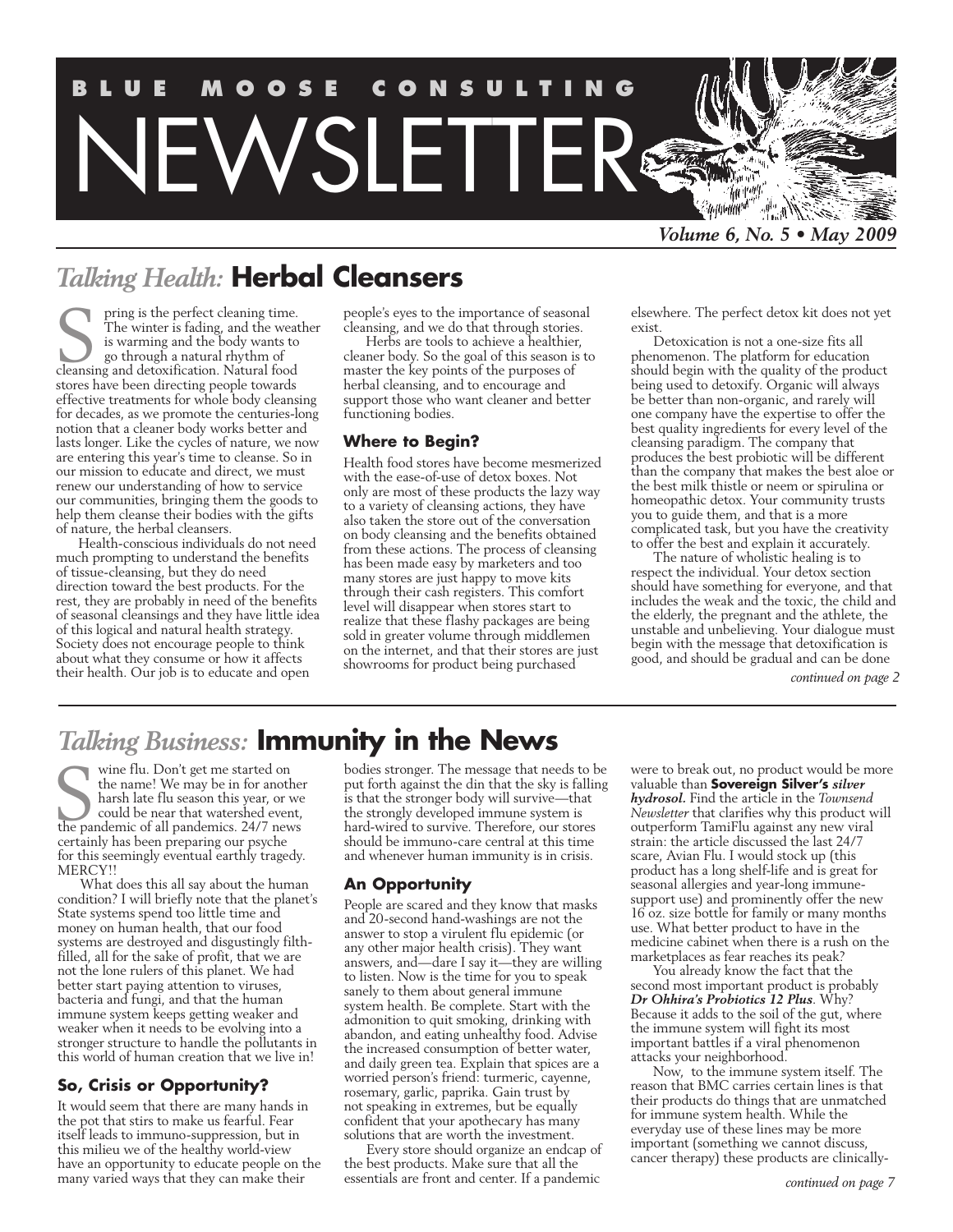#### **Herbal Cleansers**

*continued from page 1*

in a manner that fits each person's lifestyle and needs. Isn't this getting interesting ready?

To the new initiate to the world of detoxification, do not make bold promises. Instead, offer the promise of gradual betterment and the solution of gradual detoxification. Establish the foundational principle that detoxification should come in waves, and that it is best to start off slowly and to let the body adjust. These simple ideas will reverberate in the learner's mind and they will awaken to the knowledge that these principles make sense—they will learn a logic that they have forgotten.

It is the beauty of nature that allows us to use the herb kingdom to nourish and cleanse our bodies. We have been given many clues from previous generations on herbs that do the trick of removing the waste materials that our bodies generate, and we all are fortunate that so many of these tools can be found and offered to our stores. Let's look at the selection of herbal cleansers that we have available this detox season.

The plant that was first understood to be a body system cleanser was aloe. Historically, aloe harkens back in written history further than garlic. Today, we have organic whole leaf aloes that are harvested to retain the equally important polysaccharides for immune system health, but it is the bitter in aloe that holds the greatest benefit for herbal cleansing.

Bitters are the primary key to understanding why herbs are so beneficial for body detoxification. The nature of the bitter is to activate/agitate/invigorate. It causes activity. When the cell is exposed to a bitter compound, the cell wiggles into an expanding and contracting action that moves metabolic waste out and into the eliminative channels of the body. Bitters knock on the door of the cell wall and take the garbage out. Bitters lead to cleansing, and that is why we have to train the body to desire them (at least seasonally).

Aloe is also key in that it assists other herbs to be absorbed better. Taking aloe with any detox protocol will help the body accept the herbal compound better and will allow any dose to work better by assisting the herbal action to work more deeply. Aloe is universally good for digestion and that is important as you do not want to cleanse without accelerated elimination. This is the time of year to move your **Aloe Life** whole leaf aloe vera concentrates to the forefront. Be generous in conversation, and even in tastetesting your *Aloe Gold* and *Herbal Detox* formulas from Aloe Life. Explain why these bitters are beneficial, and the perfect base of cleansing for any protocol to which you guide each person.

If a person is new to the concept of seasonal cleansing, introduce them to a milder detox herb first, and let the first waves of detoxification be felt and appreciated. **Herb Pharm's** *Dandelion liquid extract* is certified-organically grown and offers the fresh root, leaf and flower. The gentle stimulation that this relatively mild bitter offers is an excellent introduction, with the dandelion glycerite being the perfect tool for education on the role of bitters in the diet.

Most people think the words "blood purifier" when they identify to you what they



want. While it is OK to let them use these words, the visuals are what they key in on, what we really want to teach them is the word "alterative." An alterative works to gradually induce a change that is greater than just the so-called cleansing of the blood.

Alteratives actually nourish the body while removing metabolic wastes, and therefore affect the body's supply of nutrition. For an excellent presentation on herbal alteratives. Listen to Ed Smith's audio lecture at **www.herbaled.org/Education/Lectures/ lecture\_fs.html.**

#### **When You Are Uncertain**

When a customer rushes in with a hurried need, or has so many layered issues that you are uncertain which direction to point them to, it is nice to know that there are some well-researched formulas that you can recommend with confidence. **Himalaya USA** has four excellent herbal formulas that have international recognition for their safety and usage for areas of body cleansing. When you are not sure of the direction, you can always turn a person to the triumvirate of *HemoCare*® *, LiverCare*® and *UriCare*® *.* These formulas have already gone through the rigors of Phase I through Phase IV drug testings and have been created through human double-blind placebo controlled testings, so they have a clinical accuracy and they have provided results for generations.

HemoCare® is a broad and systemic blood purification formula that includes Turmeric, Neem, Triphala, and Andrographis. These Ayurvedic superstars are just coming into the western consciousness but their historical reputations are being proven spectacular by modern scientific study. What makes HemoCare® and all Himalaya's products so exceptional is that the herbs are all "seed to shelf" manufactured by Himalaya and they are all grown organically and tested to be free of the full range of environmental contaminants, pesticides and additives.

LiverCare® is quite simply the best-selling liver support formula on earth. No body cleansing should be attempted without adding LiverCare® to the prescription. This product is backed by over 182 published clinical trails and has supported liver integrity since 1955. If you are not endcapping LiverCare® at this time of year, you are depriving your communities' livers of the best tool for their protection and regeneration. LiverCare® supports liver enzyme health, and also assists the liver to burn fat: LiverCare® is exceptional for dieting and for those who party too much, but LiverCare® 's best function is to be the workhorse of liver protection during any cleansing protocol. Buy big and discount LiverCare® all season long!

UriCare® is about to make a big splash in the American market. UriCare® is being studied at the Mayo Clinic for its effectiveness against kidney stones as they were astounded by the human clinical results in published studies on this product. And while UriCare® should be a first choice for kidney stones (along with Herb Pharm's Stonebreaker Compound), it is also a quintessential favorite for the kidneys and urinary tract. As HemoCare® cleanses, LiverCare® assists the liver and UriCare® aides the water system of the body to eliminate better while maintaining healthy kidney and urinary tract

function. Too many of us concentrate on liver function when wholistic analysis should always attend equally to the kidneys which govern energy, sugar metabolism, electrolytes, hormones and Vitamin D absorption and the elimination of urea and ammonium. UriCare® is perfect as the beginning of a weight-loss protocol as it will assist in the best-way to water loss in the body!

Too many stores turn to boxed detoxes where the quality of the herb is outsourced and where the veracity of the formula is less than certain. For example, a perfect adjunct to LiverCare® is the Health Liver Tonic™ from Herb Pharm, which brings the mechanisms of action of a liquid herbal extract plus the benefits of herbs like Oregon grape root, dandelion, schisandra berries and milk thistle seed. Teach your staff the benefits of all three of these classic detoxification formulas, as each was formulated to reach many levels of body system support: these products were created to detox and handle the backlash of stressors that real detoxification creates.

#### **Skin Care**

A final piece of the puzzle in this ease-of-use herbal selection is *DermaCare*® . Himalaya's healthy skin formula is perfect for this time of year when acne and rashes arise with the season. This formula, with Guggul, Turmeric and Neem, highlights the benefits of Himalaya 's scientifically-proven formulas. Skin health is a reflection of body system health, and this formula works on the liver, the immune system and the need for gentle herbal detoxification to provide gradual but noticeable skin tonifying and vitality.

Herb Pharm's *Dermal Health Compound*™ likewise supports the healthy function of the skin\*. With a formula of organically-grown and Custom-Wildcrafted™ burdock, nettle, sarsaparilla, yellow dock, spilanthes and ginger, Dermal Health works on many levels to cleanse, strengthen and protect the skin. Whenever a person seeks to cleanse, they must assist the liver and kidneys so that the skin and glands do not become overwhelmed with the stresses that body cleansing can create.

It would certainly be clever, therefore, to add *Immune Health Basics Wellmune WGP*® beta glucans, and *Mushroom Science's Reishi Gano 161*™ Mushrooms to the endcap as these products will fortify the immune system as the herbs conduct their body system cleanse. Equally beneficial would be the full-enzyme support from Bluebonnet's well-priced *Vegetarian Optimum Enzyme*® Vcaps formula, and *Newton Homeopathic's Detox formula*. They are all interrelated. But now, back to the herbs.

#### **The Greater Benefit of Cleansing**

We all think of cleansing as a logical health goal. In that though, we have to visually present the concept to the everyday consumer. I like to use the glass imagery to explain to people why cleansing makes sense for optimal health and quality of life. If the glass is half-full of toxins, (a reality since we live in a toxic world), then our body is often able to handle the actions of daily detoxification on its own. Realities often create situations where the glass gets too

*continued on page 6*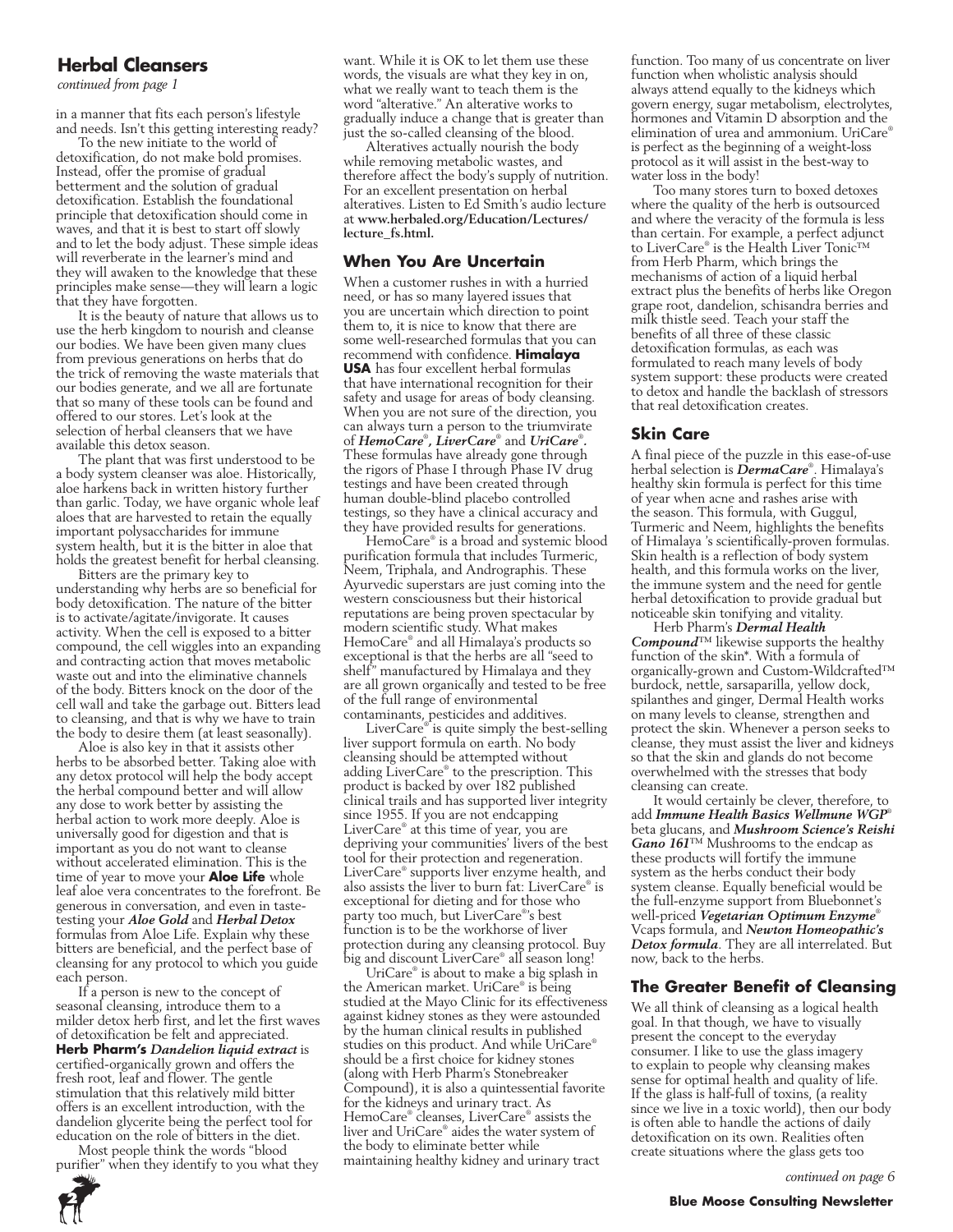

# *May Promotions* **20% off with a minimum order of 3 each** Turmeric-Chamomile Compound Turmeric Liquid Extract Arnica Liquid Extract and Arnica Oil Meadowsweet Liquid Extract

# *Turmeric-Chamomile Compound:*

Turmeric rhizome; Chamomile flower; Meadowsweet leaf & flower; Licorice root: St Johnswort flower and bud; Arnica flower

Turmeric is the herb of the year. Capitalize on interest in this amazingly versatile, scientifically-accepted herb by carrying the best, Herb Pharm

Ask your BMC rep about smart business ideas to increase your sales of liquid extracts through our great cross-merchandising tools

# NORDIC<sup>®</sup><br>NATURALS

Pure and Great Tasting Omega Oils

# Children need Omega-3s every day Help them enjoy their health with *New* **Omega-3 Fishies**

### *with a bigger serving size comes a higher level of Omega-3s*

• Each 10 gram Omega-3 Fish contains 455 mg of Fish Oil and 136 mg of Omega-3 in a swimmingly fun shape!

- Fish Oil is derived from Sardines & Anchovies NOT Tuna…so it's sustainable
- No artificial flavorings, colorings or preservatives • Gluten free, yeast free, milk derivative free

• Easy to chew! (and tasty!)

#### **Nordic Omega-3 Fishies (Tangerine)** 30 count, 1 fish serving Item# NUS-30140. UPC: 7 68990 30140 7 Retail: \$34.95, Wholesale: \$20.97

#### **Ask your BMC rep about the great limited-time offers for savings:**

Not represented by BMC in NJ, SC and parts of PA with the Nordic 48-unit displays at **20% off** imited time offer for a copy of the Dr Joseph Maroon, MD book, "The Longevity Factor"



"Bluebonnet Nutrition was founded in 1991 on the basic principles that we offer the cleanest, purest, most natural supplements exclusively sold through natural food retailers. With the landscape of nutrition changing rapidly, Bluebonnet Nutrition isn't simple changing with it, we are leading the way. Since the launch of our company in the heart of Sugarland Texas, we've carefully sown the seeds of success by our unwavering pledge to the five powers of Bluebonnet Nutrition: NATURE, SCIENCE, QUALITY, TRUTH AND KNOWLEDGE - one power for every petal of the Texas state flower from which we take our name."

# **What's New?**

**Bluebonnet's 100% Whey Protein isolate. the innovative line of Targeted Multiples® Standardized Pomegranate Whole Fruit Extract Vcaps Standardized Turmeric Root Extract Vcaps (Curcuma C3 Complex® )**

*Grab great discounts from Bluebonnet's Earth Month promo of Super Earth® and EarthSweet® products through May 15th. Ask your BMC rep for details*

Bluebonnet Nutrition supplements are sold exclusively in natural food stores staffed with knowledgeable people who can direct the consumer to products that will address their specific nutritional requirements. **Check out the new Bluebonnet website, www.bluebonnetnutrition.com**

Not represented by BMC in NJ Not represented by BMC in NJ, SC

# INEWTON 1.

**Nurturing Naturally Since 1987** 

*May Promotions*

20% **DISCOUNT** on 6 ea per SKU **Breast Help N064 Feminine Itching N046 Menstrual–PMS N012 Menopause N018 Morning Sickness-Nausea N062**

*Show Love for Mother's Day by highlighting natural homeopathic medicines.*

Newton training May 21 **Homeopathy for Men** Phone trainings at 10 am and 3 pm Ask your BMC rep for details and call-in information

# **Be the Voice of Reason for Immune System Health**

Offer Safe & Effective Homeopathic Options

*Now is the time for Newton Detoxifier daily* Learn to recommend **Flu, Fever-Infection, Lymph Assist**

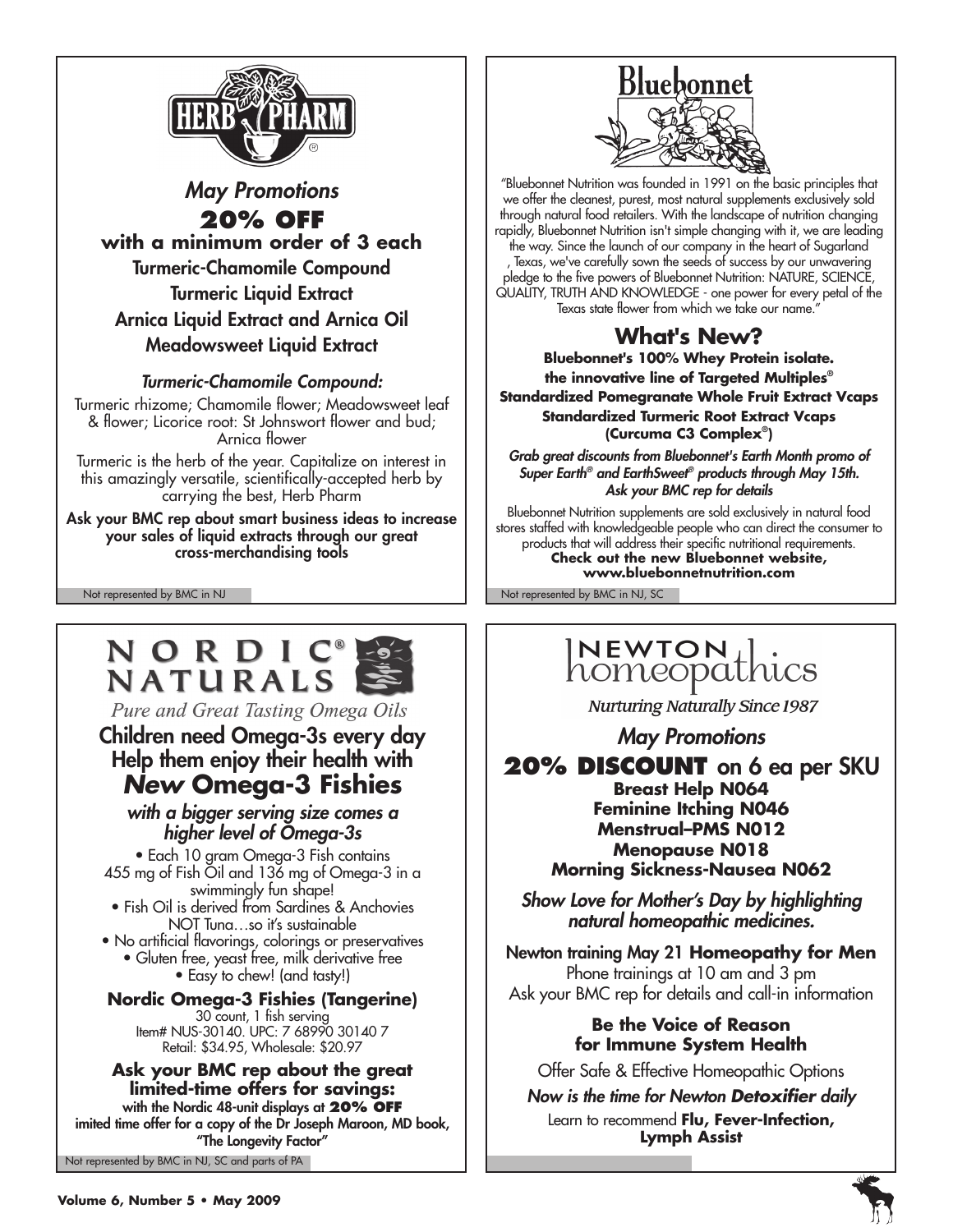# **Spring Loves Enzyme Food Nutrition**

Encourage your customers to get the best enzyme support possible as the weather changes and the immune system adjusts. Whole raw foods, freeze-dried and Organic!!

# **Juvo Original**

natural raw meal available in 600 gm canisters and 40 gm packets

#### **Juvo Slim**

natural raw food whole meal available in 600 gm canisters and 40 gm packets

### **Juvo Raw Superfood**

USDA Organic 100% raw superfood available in 360 gm canisters

Not represented by BMC in Eastern PA, NJ



**Health Products + Aloe** 

#### *May Promotion* **FIBERMATE Tablets & Powder**  12 items, mix & match at **15% off**

Fiber Mate provides healthy intestinal tract support with naturally-occurring nutrition from vegetables, herbs, friendly intestinal bacteria (DDS-1 strain), chlorophyll and food fiber. Gluten & dairy free formula.

Fiber Mate is free of psyllium, cascara sagrada, senna, oat, wheat bran and ground flax seeds (rough on sensitive systems) that may irritate intestinal lining. Each serving of Fiber Mate is equal to 1/4 cup of green vegetables. Safe for nursing + pregnant women, and helps with infant constipation for breastfeeding mothers. When taken with Aloe Life juices, Fiber Mate supports rebuilding of the colon, detoxification + tissue cleansing , and support for the liver for optimum health. For effectiveness, especially when allergies are an issue, this unique formula is becoming the preferred choice. 160 Tablets or 2.5 oz powder in Glass bottle



# *Probiotics are Essential for Daily Immune Support Everyday, but especially in these immuno-challenged times* **Confidence**

With **Dr Ohhira's Probiotics 12 Plus,** you know that you are offering your community a product that works like no other.

Dr Ohhira's Probiotics 12 Plus provides the gut adherence necessary for immediate efficacy and effective probiotic colonization

Only Probiotics 12 Plus contains the TH10 strain, so necessary when the immune system is under assault.

Stock up, educate on the many benefits of plant-based probiotics and keep your literature rack filled with information on Essential Formulas Probiotics 12 Plus



# **Spring Health Sale**

*Did you know that Penn Herb Company offers over 100 quality herbs and teas through their Nature's WonderLand line?*

#### This month, these items are on sale at a **Buy 3, Get 1 free discount** orders must be placed through BMC sales rep

**Catfish Bitters**™ 60 Vcaps, 120 Vcaps and 6 oz loose tea

**Pure Acai Extract** 650 mg, 60 Vcaps

**Brewer's Yeast** 500 tablets, 650 mg

Catfish Bitters™ is a famous Appalachian bitters tonic from a fifth-generation herbalist from West Virginia, "Catfish" Gray. This proprietary formula includes Black Cohosh, Bloodroot, Burdock root, Ginseng Root, Golden Seal Root, Lobelia Herb, Peppermint, Pipsissewa Herb, Queen Of The Meadow Root, Red Clover, Sarsaparilla,

Slippery Elm Bark, Solomon Seal Root, Spikenard Root, Wild Cherry Bark, Yarrow



# WELL-IN-HAND® *May Promotion* **10% off MUSCLE RECOVERY SEA BATH**

direct orders only

# **Muscle Recovery Seaweed Crystal Sea Bath**

24 oz. "Refresh & Repair" Slip into warm, aromatic waters, inhale the pure essential oils and feel your skin soften as it soaks in the nourishing seaweed blend. Contains coarse sea salt, Epsom salts, baking soda, sea weed blend, and pure essential oils.



**Brushes** *Finest Quality Hair, Body and Skincare Accessories*

#### **New Products from Hair Doc**

*ask your BMC rep for the new Hair Doc price lists*

- large oval brush, wire bristle, wood handle • medium oval cushion, wild boar/nylon bristle,
- wood handle • large oval cushion, wild boar/nylon bristle,
- wood handle • deluxe circular handle 100% sissal body brush, extrafirm
- deluxe circular handle 100 % wild boar bristle, firm • 100% wild boar bristle, firm • teaser brush 100% wild boar
	- 100 % organic cotton turkish bath robe
		- extra large sea sponge • baby brushsoft bristle
- kids sponge assorted animal shapes • deluxe manicure set suede case, assorted colors
- counter mirror double sided 7x magnification • extra large mirror

# **for pets**

• wire/boar pet groomer • boar pet groomer palm style • wire/boar pet groomer • wire/pet groomer • wire/pet groomer palm style the industry's oldest and largest hair and bodycare tool provider

Not represented by BMC in NC, NJ, Eastern PA

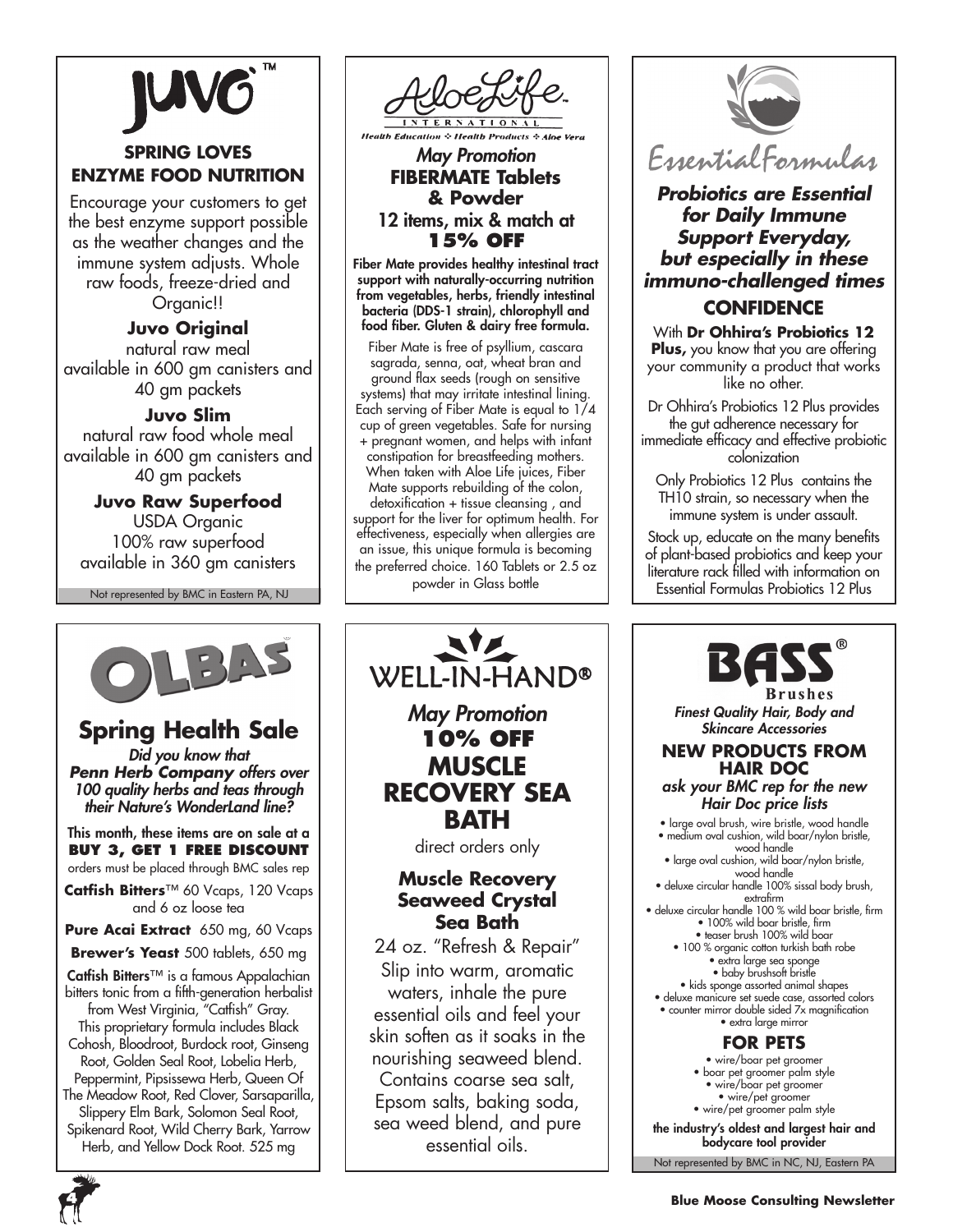

# *Stock up on this IN-Demand Item*

*Now is the time to cross-merchandise this product several places and certainly present at the cash register.*

#### **Moisturizing Hand Sanitizer**

from Surya Brasil is EcoCert Certified Organic, feels great and moisturizes as it kills 99% of the germs. Compared to standard hand-sanitizers, this product performs well while adding natural goodness with Aloe, Jua and Acai. Offer your customer an organic alternative that is free of mineral oils, parabens, carbomer and unnecessary and unnatural unhealthy extras. The scent is unforgettably clean and exotic, with essential oils including Lavender Peppermint and Ylang, Ylang. Dermatologically tested and hypoallergenic

 **Two sizes:** pocket-size tube 2 fl.oz \$2.99 /\$4.99 desktop bottle 6.76 fl. oz \$8.99/14.99

> *Display box with 12 2 oz hand sanitizers wholesale \$35.93/59.99*

# immune **HEALTH BASICS**

CLINICALLY PROVEN IMMUNE SUPPORT

# *May Specials* **6 each per SKU 10% off 9 each per SKU 15% off 12 each per SKU 20% off**

# **Best-sellers**

250 mg 60 capsules 500 mg 30 capsules 250 mg 30 capsules Chewable Children's 50 mg 30 ct.

#### **Be the Voice of Reason for Immune System Health**



# **PERFECT® ORGANICS**

**Stay Clean & Healthy with Organic Essential Oils**

*Wash up with these exceptional 3-in-1 Body Washes.* 

> **Great gifts for Mother's Day, too**

*May Sales Promotion* **All Perfect Organic Ultimate Body Washes mix & match**

**12 bottles - 10% 24 bottles - 15%**

Citrus Fresh, Lavender Lavish, Orange Ginger, Nilla Mint, & Real Spice

VEGAN

# **MushroomScience®**

*Allergy Season Favorites* **Reishi Mushroom Reishi Gano 161™** *highest potency dehydrated* 

*hot water extract*

# **5 Mushroom Formula**

*the only formula made with all hot water extracts Maitake Gold 404™, Coriolus, Reishi, Shiitake, Agaricus blazei*

**Cordyceps Cs-4** *highest potency dehydrated hot water extract*

> *Best Products at the Best Prices*

# **May Promotion**

**12 mix & match = 15% 24 mix & match = 20% 48 mix & match = 22%**



# **May Promotions** *Mix-n-Match Formulations*

**Buy 12 Mix-n-Match: 10% off Buy 18 Mix-n-Match: 15% off Buy 24 Mix-n-Match: 20% off**

*Mix-n-Match Organic Pure Herbs*

**Buy 12 Mix-n-Match: 10% off Buy 18 Mix-n-Match: 12% off Buy 24 Mix-n-Match: 15% off** 

*Himalaya USA brings you USDA-Certified Organic herbs* 

**The hottest bodycare launch of the season**

# **Organique by Himalaya**

• Free of 200 common and synthetic ingredients

• Providing Himalaya's organic herbs • Organic products at mass-market prices:

amazing!!

*ask your BMC rep for great "intro deals" on all Himalaya products*

Not represented by BMC in EasternPA, NJ



*We are pleased to announce the arrival of the*  **NEW 16 oz. Economy Size** 

**Bottle of Sovereign Silver.** Based upon the success of our 8oz bottle (#1 selling silver SKU in the US), *this 16oz size is sure to be a hit.* 

**20% off for first-time purchase of this large size**  *Encourage year-round support with the new 16 oz size.*



Not represented by BMC in NC, SC, NJ, eastern PA **May Promotions: 10% off** 2 oz Vertical Spray 2 oz fine-mist Spray

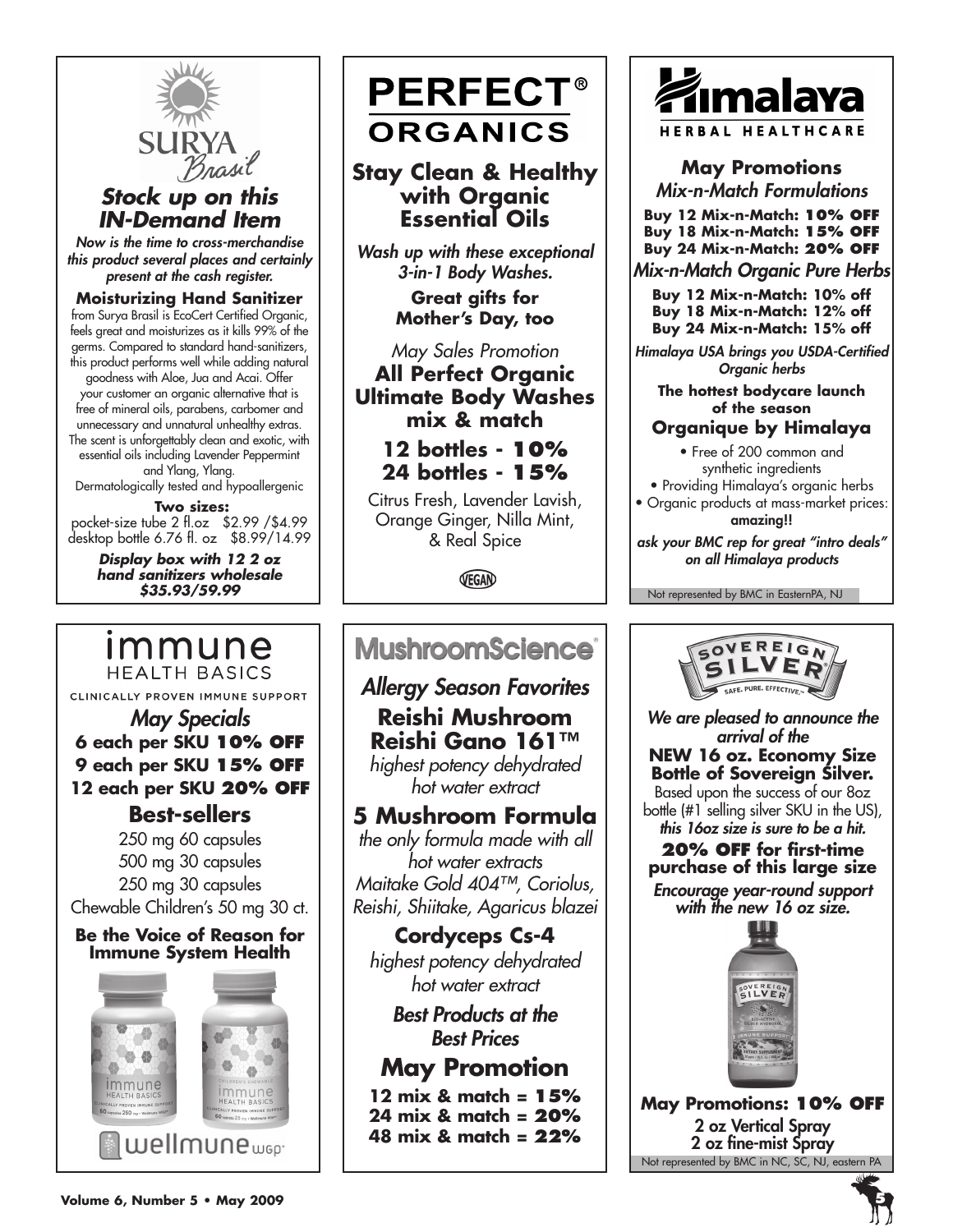# **Herbal Cleansers**

*continued from page 2*

full, and the toxic load is too great for the body or cells to hold: and that is where health problems occur. The goal of detoxification, therefore, is to consistently work to lower the toxic buildup so that it stays in a safe range. Regular use of bitters, and a properly functioning digestive system, will usually keep that balance working.

If the body is cleansing constantly and with a natural rhythm to ramp up when difficulties present themselves—a condition of body homeostasis—then the benefits include healthy immune function, clear mind and corrected inflammation patterns. The best benefit of detoxification, in my mind, is the anti-cancer possibilities that clean and healthy cells offer. If you research the results obtained from tissue-cleansing protocols of natural health doctors in the last era of wise herbalism, you will see that most therapies included the use of well-designed herbal cleansers to aid the body to resist the possibilities of cancer's beginning. The logic is simple: healthy cells can monitor themselves and eradicate abnormal mutations. The body has an innate ability to keep itself vital if we do not burden it with unnecessary toxins and metabolic waste build-up.

# **Clean Cells, Healthy Immunity**

Therefore, this is the best time of year for the herbal classics like Herb Pharm's *Red Clover-Stillingia Compound*. This product should be the basic seasonal detoxifier. Utilize the benefits of this high-absorption liquid herbal



 Cyanotech products include BioAstin Natural Astaxanthin and Spirulina Pacifica—all-natural functional nutrients that are proven in clinical studies to enhance human health.

extract with a product like HemoCare® , and you are looking at optimal alterative action. This is the way to a long-life of clean body system health!

# **Daily Cleansing, Too**

People need images to understand the simple logic of how their bodies work. The intelligence of seasonal cleansing is that we create an action—cleansing—and then allow for a reaction—the body's release of unhealthy debris and adjustment to this cleansing exercise. I like to explain this concept to them with the image of waves coming in and going out. When a person cleanses, they would do best to wait for a while after the cleansing exercise so that the body can push the metabolic waste out after the cleansers have done their job. Herbs in—like a wave of cleansing activity—and toxins out. This flow should by necessity involve some spacing between waves for optimal effect. People should be led to understand that all-out, nonstop cleansing is unnatural and can lead to many difficult complications. That is why we espouse seasonal cleansing, and cleansing that is gradual and most often starts out slowly.

But daily cleansing is good too. That is why we rate herbs on the scale of deep cleansers (wild indigo, black walnut, andrographis, coptis, pau d'arco, red root, yellow dock) and mild cleansers (dandelion, burdock, echinacea, nettle, Oregon grape root, prickly ash, sarsaparilla, turmeric). All of these herbs can have a strong effect and once you delve into herbal cleansers you will be surprised at how dramatic some effects can be. A toxic body is prone to severe initial



response. Sage advice is to start slow and to rotate among all the cleansers so that the unique benefit of each is felt. In line with the mantra "daily herbs" we could add cleansers to the normal recommendation of herbal adaptogens. This is another reason why you should be involved in the dialogue concerning herbal cleansing: the detox box leaves a person with no human contact as they venture into the new waters of herbal cleansing. While the Himalaya Formulas are gentle enough for daily use, every herbal foray should be attempted with the knowledge that the person has back-up support to turn to in the knowledgeable and caring staff of their local health food store

One of the best daily herbal compounds for gentle but noticeable cleansing action is Herb Pharm's new *Digestive Bitters Compound*. Again, it is the bitters—and this formulate will promote healthy digestion but the blend of herbs will have the ancillary effect of stimulating cleansing action at a cellular level. This is without-a-doubt the tastiest bitters compound ever created, as Herbal Ed Smith has blended the quality herbs that are Herb Pharm's trademark into a formula of the herbs angelica, hyssop, juniper, cardamom, ginger, gentian, anise, cinnamon, myrrh and peppermint essential oil. There are so many healthful herbs that also naturally cleanse the body that the real goal is just to start to include herbs more daily into the diets of the people in your communities. The results, when using well-made herbal formulas and clean organic herbs, will be a healthier neighborhood with less chronic illness.

It is both natural and necessary to sneak *Dr Ohhira's Probiotics 12* formula into this conversation because this is a plant-based probiotic that used wildcrafted herbs in its production. The genius of this fermented herbal medicine is just now being understood when we speak of prebiotics and the proclivity of the digestive system to accept plant-based probiotics. This is as natural as it gets, and the vital probiotics that **Essential Formulas** offers are truly essential to seasonal detoxification protocols. Not only does this probiotic strengthen the immune system, it also contains the TH10 strain of bacteria which is the only safely available probiotic to perform a cleansing action on its own. Truly awe-inspiring!

### **Be Excited, Spring is Here**

Plants have much to offer to human health. We should always be grateful for the abundance that we have, as this eden is still producing harvests of beautiful miracles we call the plant world every day: humans have just to learn the usages and give thanks for the opportunities that plant health provides. Look at your herb section and learn the benefits of all the herbs that you offer! Think of the secondary-actions of the herbs that you already have become acquainted with: which of these are also good alteratives and how can they be added to the diets of the people who turn to you for answers? Know that there are exceptional formulas available that can assist every person to better health naturally. Life is too short not to enjoy the healing actions of earth's plant herbal cleansers. Learn the benefits and share the knowledge.  $\bullet$ 

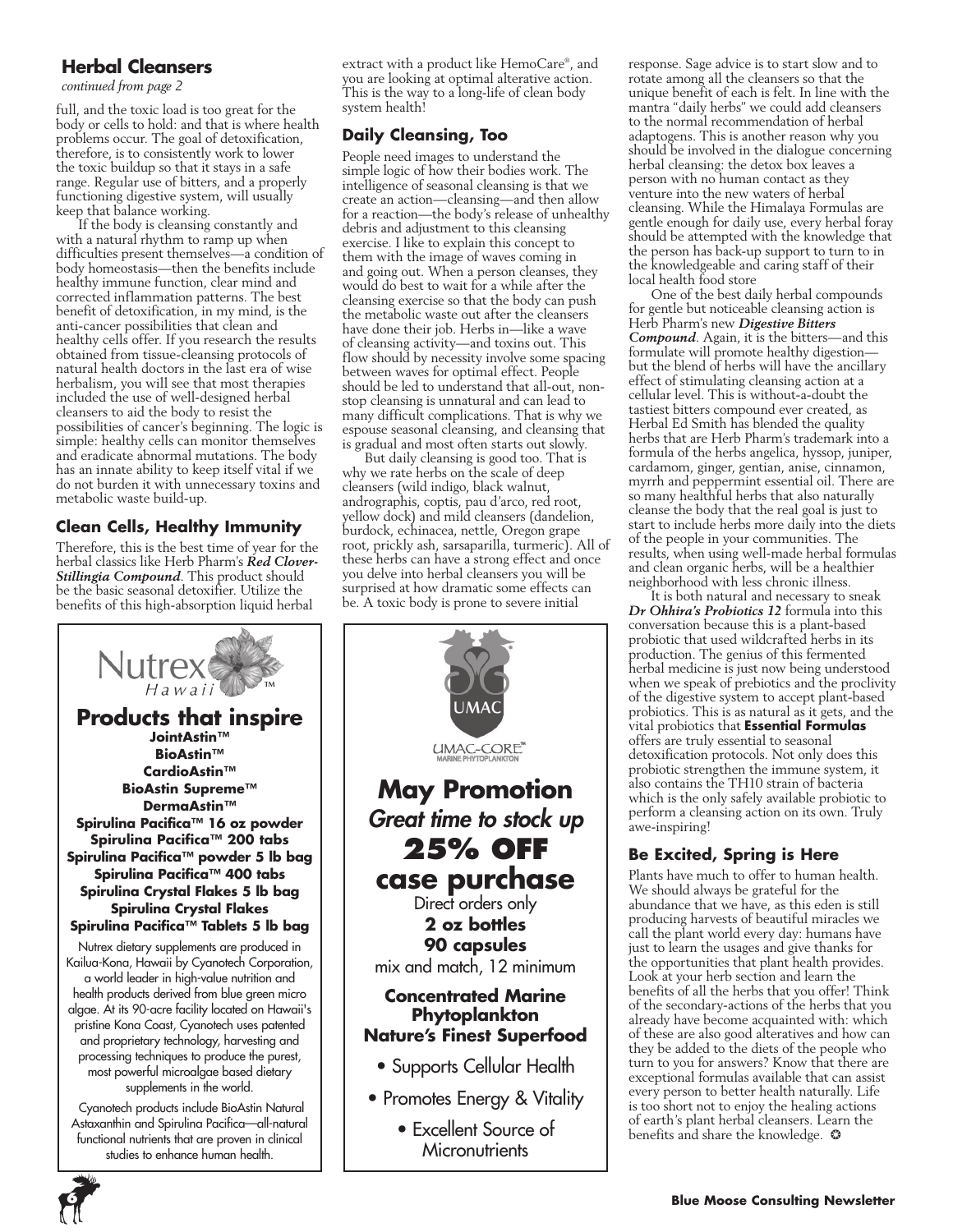#### **Immunity in the News**

continued from page 1

validated to increase immune system support overall. **Immune Health Basics** was decided to be the best choice by the Canadian military when they sought a product to give to their troops who may confront biological warfare unknowns. The U.S. military is now investigating the amazing results of their studies. I would want this product in my arsenal if I was confronting the who-knows-what that we are being told lies before us. Immune Health Basics beta glucans are excellent for everyday immune health support, and is likewise is perfect for allergy season. *Wellmune WGP*® is clinically proven to enhance key immune system responses without damaging side effects. It is clinically proven safe and effective. Typical dosages are 250 mg daily.

The research on beta glucans is exceptional (you would think that some talking head would be discussing these facts on TV, adding something valuable to the cacophony of babble), and properly made medicinal mushrooms offer beta glucans and polysaccharides for general immune system support. **Mushroom Science** provides therapeutically-beneficial hot water extracts, so the mushrooms truly provide the benefits that the research concludes. Not all mushroom vendors provide equal products concerning immune support: invest now in Mushroom Science's therapeutic medicinal mushrooms. Learn the distinctions between the medicinal mushrooms and when in doubt, recommend Reishi.

**Bluebonnet Nutrition** also offers AHCC, and current theory advises to rotate among the various mushroom strains.

Herbals are essential to immune system support and activation if an uncontrolled viral attack occurs. It has already been noted that over 36,000 people die every year from the traditional flu, so this is an opportunity to educate people on the herbal options available to them. For prevention, **Herb Pharm's** 

*Immune Defense Tonic™* is my favorite because of the quality of the herb and the fullness of the formula. I trust Herb Pharm to source and grow the best material and so I am now taking this blend of echinacea, astragalus, reishi, schisandra, and prickly ash. The other top-grade herbal immunosupportive formula is **Himalaya USA's** *ImmunoCare*® . This Vcap blend includes Guggul and Amla C and is supported by an amazing 108 published clinical trials.

When the virus strikes, Herb Pharm is there with three great formulas all of which will work (and all of which can be taken together). Create a counter display with all the Herb Pharm liquid extracts—they take up so little space but afford such a range of action. *ImmunAttack™ Compound* is, as the name implies, for herbal support when the immune system is being attacked. With echinacea, spilanthes, wild indigo and myrrh this is an herbal arsenal that packs a strong wallop! *Echinacea-Goldenseal Compound* is the time-tested and true formula for the symptoms of both cold and the flu. This formula provides fast-acting support to the lungs, eyes, nasal passages and stomach when airborne invaders strike. *Virattack™ Compound* supports the healthy function of the immune system but research will point to one specific action that all these herbs have in common as the name implies: lomatium, St. Johnswort, echinacea, olive leaf and lemon balm provide a five-tiered herbal assault when the body is under duress. Finally, *Super Echinacea* can be heavily dosed with any of these compounds for excellent results.

For lung support, it would be wise to add Himalaya 's *RespiCare*® to the *Reishi Gano 161*™ mushrooms from Mushroom Science. Both support optimal

#### **"We Are health food people" Nabeel Manal, President & CEO, Himalaya Herbal Healthcare USA**



I have the honor to lead team Himalaya in North America, Latin America and the Caribbean. My grandfather founded Himalaya as a "seed-to-shelf" company 79 years ago and we remain family owned with over 3,000 global employees. Our vision has always been to provide pharmaceutical grade herbal supplements at an affordable price and to give back to the community and care for the environment. In most countries, Himalaya supplements are actually prescribed by doctors (including MDs) as all of our formulations are proven in published clinical trials. Although I grew up and completed my education in the US, I was born in India and returned there in June 2004 to serve as Himalaya's Vice Chairman after spending six years as a healthcare consultant at Hewitt Associates. As Vice Chairman, I gained a detailed understanding of Himalaya's operations, worked with the leadership team

on strategic vision and increased collaboration among Himalaya's more than 70 international markets. In spring of 2006, I relocated to the United States to take on my current role. In addition to Himalaya's devotion to research and clinical work with its staff of over 100 physicians and scientists, I am very proud of our record of caring for the environment and giving back to the community. Some of the things I am proudest of include our supporting the Soliga Tribe in India by purchasing their organic Forest Honey from them at a fair price, adopting a low income school in Houston at Christmas time, supporting over 2,500 farmers in India, planting 50,000 trees in a partnership with Trees For The Future and our ISO-14001 certification for environmental management and pollution control. I am also excited about our new USDA Organic Single Herb Line and body care line called Organique by Himalaya which is made with organic ingredients.



breathing in trying times. For those with already weak bronchial function, Herb Pharm's *Calm Breath™ Compound* help clear the way.

Stomach upset can be debilitating, so make sure that you have on hand the quick acting herbals from Herb Pharm. *Lavender Spirits Compound* will quell nausea quickly, as will the natural herbal

antacid of *Neutralizing Cordial Compound*, which is a traditional Eclectic formula for diarrhea as well. Always stock up on *Peppermint Spirits* and *Ginger* liquid extract at this time too.

For fevers, yarrow and boneset are excellent as it induces sweating, and echinacea is perfect for situations of high fever. Herb Pharm's *Children's Compound* is good for everything that ails a small child and baby and you should have plenty of this on hand now. Newton's Fever formula is safe and effective and smart to have in the house ahead of time.

Herb Pharm's *Willow-Meadowsweet Compound* will function as an herbal aspirin and help to reduce fevers, as well. The versatile turmeric is great for fevers too and BMC offers the world's best with Himalaya USA 's *Turmeric* Vcaps, **Bluebonnet'**s great priced *Curcuma C3* blend and Herb Pharm's liquid herbal extract. Every home should be taking turmeric every day!

Other herbs for viral concerns are elderberry, olive leaf, echinacea, St. Johnswort and lemon balm. Bluebonnet Nutrition offers the newest and best garlic supplement with their *GarLo™ Active* enteric coated caplets, which contains high alliin fresh garlic extract from a proprietary variety of mature, premium-grade garlic bulbs (Alliium sativum L.). and olive oil polyphenols from a patented variety of olive pulp extract, particularly rich in polyphenols. Better than a garlic necklace!!

4 ounces of whole leaf aloe vera prove very beneficial for viral assaults and *Aloe Gold* from **Aloe Life** is a mainstay of the natural foods medicine cabinet, and their Herbal Stomach formula is great when stomach issues flare up during infection: herbal chicken soup.

Once the flu has struck, the research is rather striking on how **NAC** (N-acetyl cysteine) provides broad-level support to keep flusymptoms controllable, probably due to NAC's role as a precursor to glutathione, the body's principal internally-produces antioxidant. Bluebonnet uses premier product from the Japanese supplier, Ajinimoto. I personally believe that the **Newton Homeopathic** *Flu* formula has a benefit prophylactically, though the American Association of Homeopathic Pharmacists steers clear of making any claims in this fashion on legal grounds and we should all be careful what we say, I know what I am taking during this possible crisis!! The Newton *Detox* formula is also versatile enough to

*continued on page 8*